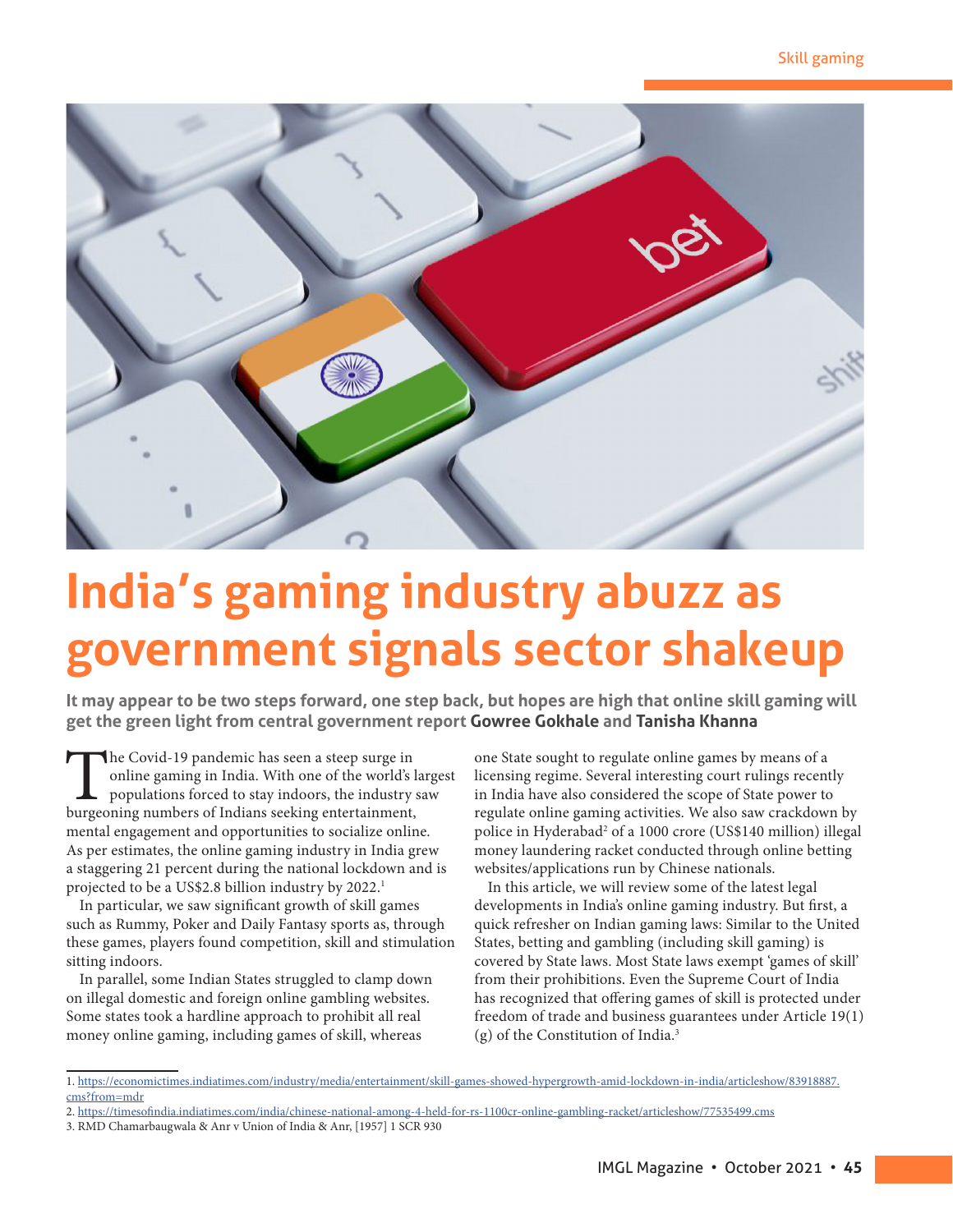## **Meghalaya introducing licensing regime for games of skill and chance**

In a welcome development, the State of Meghalaya introduced the Meghalaya Regulation of Gaming Act, 2021, ("Meghalaya Act") which introduces a licensing regime for online games of skill and games of chance.

This is the first Indian State to introduce a license regime for online games of chance.

The Meghalaya Act, introduced in June 2021, recognizes games such as sports betting,<sup>4</sup> Poker and Rummy, as games of skill in respect of which a license may be obtained. It also provides for licenses to be obtained for some popular casino games including roulette, baccarat/Punto Banco, Wheel of Fortune and Slots.<sup>5</sup>

A license can only be issued to an Indian citizen or a legal entity incorporated in India.<sup>6</sup> Foreign operators are not eligible for a license in Meghalaya.

## **Madras High Court holds Tamil Nadu law prohibiting games of skill unconstitutional**

While Meghalaya in the far northeast of the country was moving towards liberalization, in the south it was a different story. In February, 2021, the anti-gambling law in the State of Tamil Nadu was amended to completely prohibit offering online games for stakes, including games of skill. Tamil Nadu, which encompasses the 11-million strong population of capital Chennai, is one of the most populous Indian States. Its amendment was challenged and the Madras High Court struck down the attempt to ban skill gaming as unconstitutional.7

The High Court of Madras reiterated that games of skill were business activities protected under the Constitution, and the blanket prohibition of such games was unreasonable and excessively prohibitory, violating players and operators' constitutional rights. The court underscored that the State had failed to justify the need for the complete prohibition of all games, even games of skill, apart from anecdotal references to suicide and the perception of 'evil' addiction. The court also pointed out that it was unreasonable to

prohibit specifically games of skill such as Poker and Rummy if played online and for any prize/stake.

Although the judgment comes as welcome relief for operators, it may be short-lived. Soon after the judgment was pronounced, the Law Minister of Tamil Nadu announced that the Government would soon enact a new law to ban online Rummy in the State, along with appropriate justification, for the welfare of the public. It remains to be seen if other games are prohibited as well.

The industry is therefore in 'wait and watch' mode for Tamil Nadu. Similar legislation prohibiting games of skill for stakes exist in Telangana, Andhra Pradesh and (most recently) Karnataka. It is hoped that the principles set out by the Madras High Court in its judgment are followed by the High Courts of these States in any present and prospective challenges to these laws, and that a blanket prohibition on skill games is not continued.

#### **Karnataka**

The most controversial recent development for the Indian industry has been the introduction of the Karnataka Police (Amendment) Bill, 2021 ("Karnataka Amendment") by the State of Karnataka. The Karnataka Amendment amends the gambling-related provisions under the Karnataka (Police) Act, 1963 ("Karnataka Act"), which formerly prohibited gambling activities in physical premises.

The Karnataka Amendment specifically extends the provisions of the Karnataka Act online, and prohibits the offering of and participating in online games, including games of skill, for stakes, in the State.

The amendment is particularly punitive since Karnataka boasts the 'tech hub' of India, Bangalore as its capital and several online gaming operators have operations in the State. The introduction of the Amendment raises questions about the extent to which the operators can continue their operations. As another of the most populated Indian States, Karnataka forms an important gaming market for operators and it is no exaggeration to say that the Karnataka Amendment delivered a severe blow to the online skill gaming industry threatening thousands of jobs in the sector.

<sup>4.</sup> Schedule A (viii): Prediction of the results of the sporting events and placing a bet on the outcome, in part or in whole, of sports or sporting events such as football, cricket, lawn tennis, chess, golf, horse race and such other sport games' 5. Respectively Schedule B (viii), Schedule B (i), Schedule B (ii), Schedule B (ix)

<sup>6.</sup> Section 4(2)

<sup>7.</sup> Junglee Games India Pvt. Ltd. & Anr. v The State of Tamil Nadu & Ors. WP Nos.18022, 18029, 18044, 19374, 19380 of 2020, 7354, 7356 and 13870 of 2021